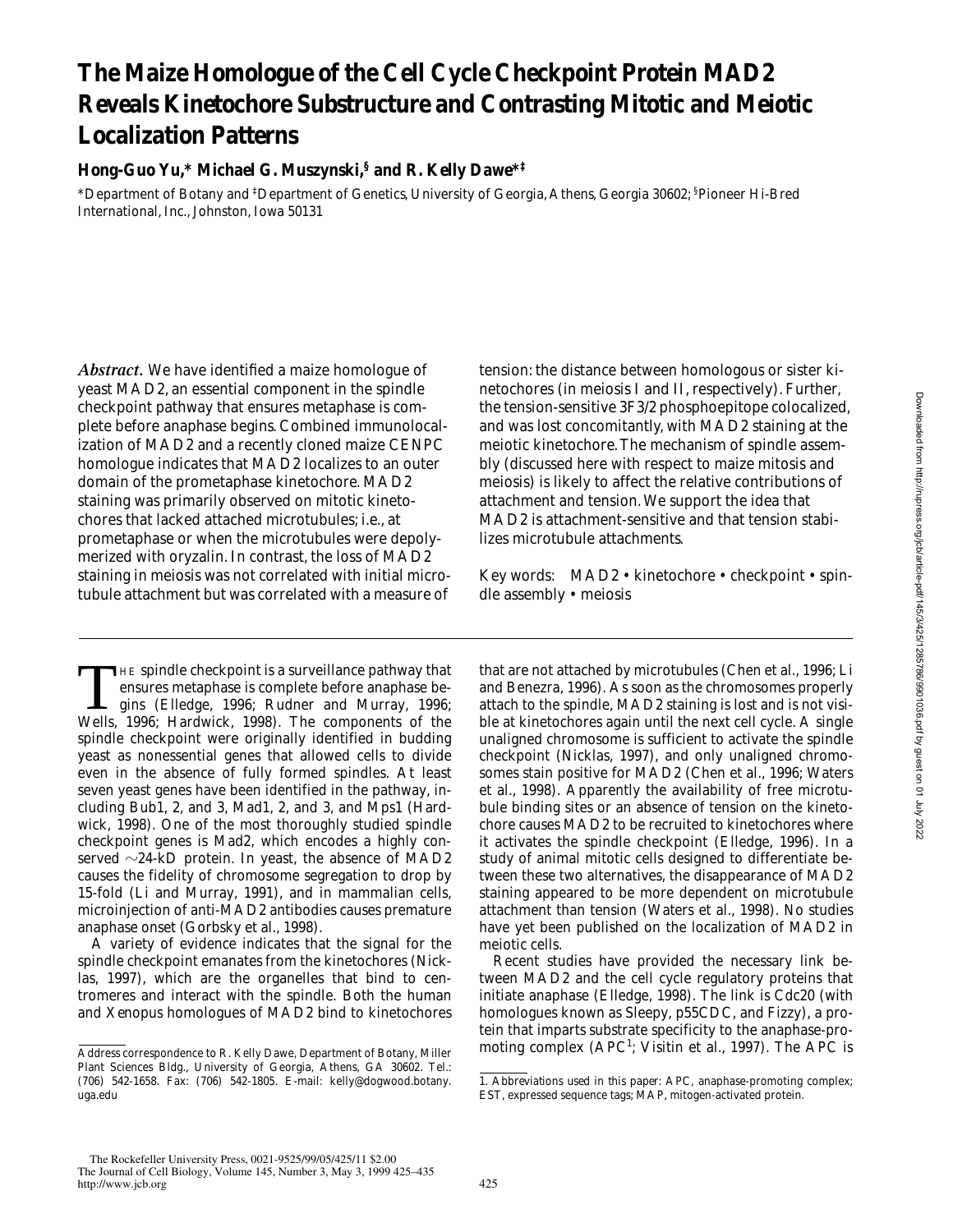involved in the ubiquitination and degradation of proteins such as Pds1 that inhibit the onset of anaphase (King et al., 1996). Evidence from a variety of sources suggest that Mad2 delays anaphase because it not only interacts with (Fang et al., 1998; Hwang et al., 1998; Kallio et al., 1998; Kim et al., 1998; Wassmann and Benezra, 1998), but inhibits the action of Cdc20 (Kim et al., 1998). Unattached kinetochores may act as catalytic sites for the activation of MAD2, allowing the active MAD2 or CDC20/MAD2 to diffuse and inhibit APC activity throughout the cell (Gorbsky et al., 1998; Kallio et al., 1998).

Cytological evidence in animal systems suggests that protein phosphorylation, perhaps regulated by tension, plays a key role in the spindle checkpoint pathway (Campbell and Gorbsky, 1995; Nicklas, 1997). The 3F3/2 antibody recognizes a phosphoepitope that is localized to prometaphase kinetochores until the chromosomes have aligned properly at the metaphase plate (Gorbsky and Ricketts, 1993; Nicklas et al., 1995). A strong correlation exists between 3F3/2 staining, tension at the kinetochore, and progression to anaphase. When tension is manually applied to a single unaligned chromosome, anaphase commences (Li and Nicklas, 1995) and 3F3/2 staining disappears (Li and Nicklas, 1997; Nicklas, 1997). Further, when the 3F3/2 antibody is injected into metaphase cells, anaphase onset is delayed (Campbell and Gorbsky, 1995). Although the 3F3/2 epitope appears to have an important checkpoint function, no information is yet available whether the epitope and its function are broadly conserved among eukaryotes.

Here we describe the identification of a maize homologue of MAD2 and detailed immunolocalization studies designed to investigate its role in the spindle checkpoint. The data are interpreted in the context of apparent differences in both kinetochore morphology and spindle formation between plants and animals. Whereas animal kinetochores have a three-layered morphology (Earnshaw, 1994), plant kinetochores have a nondescript ball-shaped structure (e.g., Braselton and Bowen, 1971; Jensen, 1982). Animal mitotic spindles are initiated from centrosomes at the spindle poles, whereas plant spindles and animal meiotic spindles are initiated from the nuclear envelope or the chromosomes (Baskin and Cande, 1990; Smirnova and Bajer, 1992; Rieder et al., 1993; Waters and Salmon, 1997). Our data indicate that MAD2 localization patterns in mitosis are basically conserved among eukaryotes, but that at least in maize, the localization patterns in meiosis differ from those in mitosis. Based on MAD2 as well as 3F3/2 staining, we argue that microtubule attachment has a major role in the mitotic spindle checkpoint but the meiotic spindle checkpoint may rely more heavily on sensing the amount of tension at the kinetochore.

## *Materials and Methods*

#### *Generation of Recombinant Proteins and Antibodies*

The clones of two *Mad2* ESTs (expressed sequence tags) were gifts from Pioneer Hi-Bred. At the time the EST database was queried, there were 80,000 sequences available. One clone, CGEUZ35 is described here (the other clone, CDPEE81 may identify a second locus but further studies are needed). Complete sequencing revealed CGEUZ35 to be a full-length *Mad2* cDNA. To express MAD2 in *E*. *coli*, KpnI and XbaI restriction sites

were incorporated into the 5' and 3' ends of the open reading frame by PCR, and the fragment inserted into the pThioHisC vector (Invitrogen). The pThioHisC vector is designed to fuse thioredoxin to the  $NH<sub>2</sub>$  terminus of the expressed protein. Thioredoxin-MAD2 fusion protein was induced using 10 mM IPTG in *E*. *coli* TOP10 cultures grown at room temperature. The recombinant protein was partially purified on a nickel column (Invitrogen), and then purified to near-homogeneity by ionexchange chromatography (Macro-Prep DEAE Support; BioRad). Polyclonal antibodies against the purified thioredoxin-MAD2 protein were produced in rabbits by the UGA polyclonal antibody facility. The resulting antibodies were either blot affinity purified (Tang, 1993) or column affinity purified against the recombinant maize MAD2 using an UltraLink Immobilization Kit (Pierce). Affinity-purified antibodies were extensively dialyzed in PBS at 4°C, and concentrated to  $\sim$ 1 mg/ml with Centriplus concentrators (Amicon).

## *Protein Blotting*

Different maize tissues from the W23 inbred, including young tassels  $(\sim]5$ cm), young ears ( $\sim$ 8 cm), young leaves, and root tips ( $\sim$ 1–2 cm) were ground in liquid nitrogen and resuspended in 20 mM Tris-HCl (pH 6.8), 20 mM EDTA, 200 mM NaCl, and 1 mM PMSF. Standard SDS-PAGE was performed and proteins were blotted to nitrocellulose (Harlow and Lane, 1988). The protein blot was blocked with 5% Carnation nonfat milk and incubated with affinity-purified anti-MAD2 antibodies (final concentration  $\sim$ 0.2  $\mu$ g/ml) for at least 2 h at room temperature. After washing  $3\times$  in TBST, the membrane was incubated with peroxidase-conjugated goat anti–rabbit antibodies (Amersham) for one hour at room temperature, and chemiluminescent immunodetection carried out using an ECL Western-blotting kit (Amersham). When the affinity-purified antiserum was preincubated with the purified thioredoxin-MAD2 before use, no bands were detected on maize protein blots (data not shown).

## *Analysis of Living Meiocytes*

The culture and data collection from live microsporocytes was performed as before (Yu et al., 1997). Meiocytes at the appropriate stages were dissected from anthers into a modified rye culture medium, stained with Syto 12 at  $\sim$  2.5  $\mu$ M, and visualized using the DeltaVision system (described below). Four-dimensional data sets (three-dimensions over time) were collected and analyzed.

## *Oryzalin Treatment of Seedlings*

Seeds from the KYS inbred line were germinated in a moist chamber at 26°C. 3-d-old seedlings with root tip lengths of  $\sim$ 1 cm were treated with  $1 \mu$ M oryzalin (Chem Service), a concentration that is sufficient to depolymerize all of the mitotic microtubule arrays in oat (Hoffman and Vaughn, 1994). Oryzalin-treated root tips were harvested at 0, 4, and 8 h, and processed for immunocytochemistry as described below.

## *Plant Material and Fixation*

Meiocytes from the maize inbred W23 were extruded into PHEMS (Yu et al., 1997) containing 3% paraformaldehyde and 0.05% Triton X-100. In the experiments involving the 3F3/2 antibody, 100 nM microcystin (a phosphatase inhibitor; Sigma) was added to the fixation buffer. Cells were transferred to polylysine-coated coverslips for  $\sim$ 15 min to allow fixation. Fixed cells were washed  $3\times$  in PBS (or MPS for 3F3/2 experiments; Gorbsky and Ricketts, 1993) before immunocytological experiments. Mitotic cells (untreated or oryzalin-treated) were prepared from the seedlings of W23 and KYS inbreds that had been cultured in a moist chamber at  $26^{\circ}$ C. Root tips  $\sim$ 1 cm in length were cut from 3-d-old seedlings and transferred to the same buffer used to fix meiocytes for  $\sim$ 30 min at room temperature. Fixed root tips were washed  $2\times$  in PBS and quickly frozen in Poly-Freeze (PolySciences) using liquid nitrogen. Sections  $\sim$ 10  $\mu$ m thick were prepared on a cryostat at  $-20^{\circ}\textrm{C}.$  The root tip sections were transferred to polylysine-coated slides for further study.

#### *Indirect Immunocytochemistry*

In double-labeling experiments for MAD2 and tubulin, or MAD2 and the 3F3/2 epitope, it was possible to use indirect immunolocalization. The procedure was performed essentially as before (Yu et al., 1997) except that the rabbit antiserum was detected with rhodamine-conjugated secondary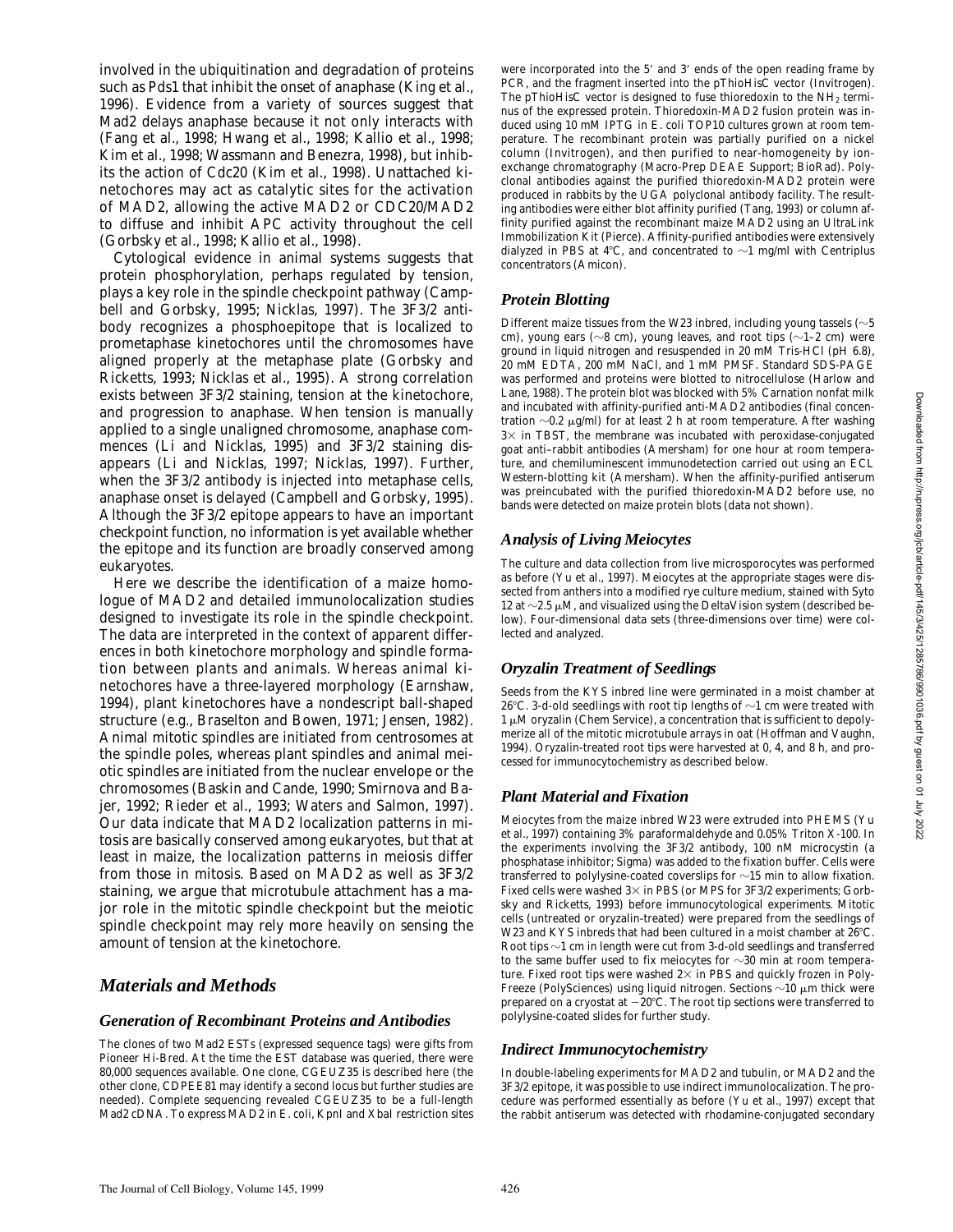antibodies (111-095-144; Jackson ImmunoResearch Laboratories). The mouse monoclonal antibody to  $\alpha$ -tubulin, a generous gift of David Asai (Asai et al., 1982), and the monoclonal antibody 3F3/2, a generous gift of Gary Gorbsky (University of Virginia, Charlottesville), were detected by FITC-conjugated secondary antibodies (115-095-146; Jackson Immuno-Research Laboratories). The 3F3/2 primary antibody was used at a 1:50– 1:100 dilution. In the experiment to determine the effect of phosphatase treatment on 3F3/2 staining, cells were first fixed in the presence of 100 nM microcystin and then treated with 100 units/ml phosphatase (Sigma; P3627) for 30 min at 37°C, either in the presence or absence of 5  $\mu$ M microcystin. In cases where MAD2, CENPC, and tubulin were detected simultaneously (see Fig. 6, A and D), MAD2 and CENPC were directlabeled (see below), and tubulin was detected using CY5-conjugated anti– mouse antibodies (115-175-146; Jackson ImmunoResearch Laboratories). Chromosomes were stained with DAPI at 0.1  $\mu$ g/ml.

#### *Direct Immunocytochemistry*

To visualize MAD2 and CENPC simultaneously (antibodies to both were generated in rabbits), fluorescent dyes were directly coupled to primary antibodies using the Alexa 546 and Alexa 488 Protein Labeling Kits (Molecular Probes). For the data in Fig. 3 A, affinity-purified anti-CENPC and affinity-purified anti-MAD2 antibodies were used for direct labeling. The efficiency of labeling for the CENPC antibody was poor at  $\sim$ 1 mol dye/mol protein whereas the efficiency of labeling for the MAD2 antibody was excellent at  $\sim$  12 mol dye/mol protein. The poor labeling of the CENPC made it difficult to obtain high-contrast images. Therefore the CENPC antibody labeling was repeated on the proteins derived from a 40% ammonium sulfate precipitation of the crude antiserum (a method used for partial purification of antibodies; Harlow and Lane, 1988). When the labeled protein preparation was used to detect CENPC in doublelabeling experiments with the directly labeled anti-MAD2, the CENPC staining was much brighter and qualitatively indiscernible from the results obtained when directly labeled affinity-purified CENPC antibodies were used. The labeled ammonium sulfate precipitate was used in most of the experiments where quantitative data was collected (see Fig. 8) and for Figs. 3 B, 6, and 7. Since the affinity-purified MAD2 antibodies were welllabeled with Alexa 546, ammonium sulfate precipitates were not used to detect MAD2. Chromosomes were stained with DAPI at 0.1  $\mu$ g/ml. Kinetochores were not detected either by the crude rabbit CENPC or MAD2 preimmune sera, or by purified IgGs derived from these sera (data not shown).

#### *Data Collection and Presentation*

Data from both living and fixed cells were collected using an Applied Precision, Inc. SA3.1 multidimensional light microscope system (see Yu et al., 1997). Optical sections were taken using a  $60\times$  Nikon objective at 0.2  $\mu$ m to 0.4  $\mu$ m intervals either with or without a 1.5 $\times$  Optivar (pixel size = 0.065  $\mu$ m or 0.097  $\mu$ m, respectively). The data from living cells were binned, resulting in an effective pixel size of 0.196  $\mu$ m (Yu et al., 1997). The three dimensional data sets were mathematically deconvolved, to remove the out-of-focus information, with software supplied with the DeltaVision system. The images were scaled to optimize contrast but not enhanced further. The intensity of MAD2 staining at kinetochores (see Results on MAD2 staining in mitosis) was measured by identifying optical sections with the most intense MAD2 staining, and averaging the grey level values from 9 pixels in a  $3 \times 3$  square. The kinetochore-kinetochore distances (see Fig. 8) were measured using software supplied with the DeltaVision system. Image color was modified using the GraphicConverter program (Lemke Software) and printed using a Techtronix Phaser IIsdx dye sublimation printer.

## *Results*

#### *The MAD2 Spindle Checkpoint Protein Is Broadly Conserved among Eukaryotes*

A full-length cDNA homologous to *Saccharomyces cerevisiae Mad2* was identified in a maize EST data base compiled by Pioneer Hi-bred. Complete sequencing revealed that the *Mad2* gene encodes a polypeptide of 208 amino acids with a predicted molecular mass of 24 kD. BLAST

| human   | MALQLSREQGETLRGSAEIVADFPSFGINS                                   |
|---------|------------------------------------------------------------------|
| Xenopus | MAGQLTRE. GITLKGSAEIVSDFFFCGINS                                  |
| maize   | MASRSASKDILTLRGSAAIVSEFFGYAANS                                   |
| yeast   | MSOSISLKGSTRTVTEFFEYSINS                                         |
| human   | ILYORGIYPSETFTRVOKYGLTLLVTTDLE                                   |
| Xenopus | ILYQRGIYPSETTTRIQKYGLTLLVSTDPA                                   |
| maize   | <b>ILYNRAVYPEESFSKVKKYGLTMLLTQDEG</b>                            |
| yeast   | ILYQRGVYPAEDFVTVKKYDLTLLKTHDDE                                   |
| human   | LIKYLNNVVEOLKD <b>@L</b> YKCSVQKL <mark>V</mark> VV <b>II</b> SN |
| Xenopus | L K E Y L N K V T D O L K D O L Y K C Q V Q K L V V U T T S      |
| maize   | VKNFIASLTSOLSEMLEAGKLQRIMLVIMS                                   |
| yeast   | LKDYIRKILLOVHRWHLGGKCNQLVLCIVD                                   |
| human   | IESGEVLERWOFDIECDKTAKDDSAPREKS                                   |
| Xenopus | IDSNEILERWOPDIECDKTVK.DGIVREKS                                   |
| maize   | KATSEVLER WENIVTDAEVVEKGAIKEKS                                   |
| yeast   | KDEG <b>B</b> VV <b>BRWSP</b> NVQ.HISGNSNGQDDVVD                 |
| human   | OKAIODEIRSVIROITATVTFLPLLEVS                                     |
| Xenopus | OKVIOEEIRSVIROITATVTFIPLLETA                                     |
| maize   | DKEIMRE <b>HOAIMROIASCITYLPCH.</b> .DEP                          |
| yeast   | LNTTQSQIRALIRQITSSVTFLPELTKEGG                                   |
| human   | CSFDLLIYTDKDLVVPEKWEESGPQFITNS                                   |
| Xenopus | CAPDLLIYTDKDLEVPEKWEESGPOFVSNS                                   |
| maize   | CV <b>FDVLAYTDTDVDAPGTMVESDAKLIDNP</b>                           |
| yeast   | YT <b>FTVLAYTDADAKVPLEMADSN</b> SKEIPDG                          |
| human   | EEVRLRSFTTTIHKVNSMVAYKIPVND                                      |
| Xenopus | EEWRLRSFTTTIKVNSMVAYKKIDTF                                       |
| maize   | OMVKLHSFDTKIHKVDTLVSYKKDEWDEEE                                   |
| yeast   | EVVQFKTFSTND <mark>HKV</mark> GAQ <mark>V</mark> SYKY            |

*Figure 1*. Protein sequence comparisons among human, *Xenopus*, maize, and budding yeast MAD2 homologues. Shaded amino acids are conserved. These sequence data are also available from GenBank under accession number AF143681.

alignments (Atschul et al., 1990) revealed 42% identity (64% similarity) to yeast Mad2, 45% identity (65% similarity) to human MAD2 and 46% identity (70% similarity) to *Xenopus* XMAD2. The sequence alignment is shown in Fig. 1. Using the full-length maize *Mad2* cDNA, a thioredoxin-MAD2 fusion protein was generated, purified, and injected into rabbits. The resulting antibodies were affinity-purified against the recombinant MAD2 protein and used on protein blots. As shown in Fig. 2, the purified antibody preparation recognized a single 24-kD protein in tas-



*Figure 2*. MAD2 protein blot. Lane 1, root; lane 2, young leaf; lane 3, young ear; lane 4, tassel; lane 5, recombinant thioredoxin-MAD2 fusion protein. A single 24-kD protein (arrowhead) was identified in all maize tissues. Roughly equal amounts of protein were loaded in each lane. The relative intensity differences (and apparent

slight mobility differences) were observed in two separate experiments. The thioredoxin-MAD2 fusion protein is 39 kD due to the added weight of the thioredoxin moiety.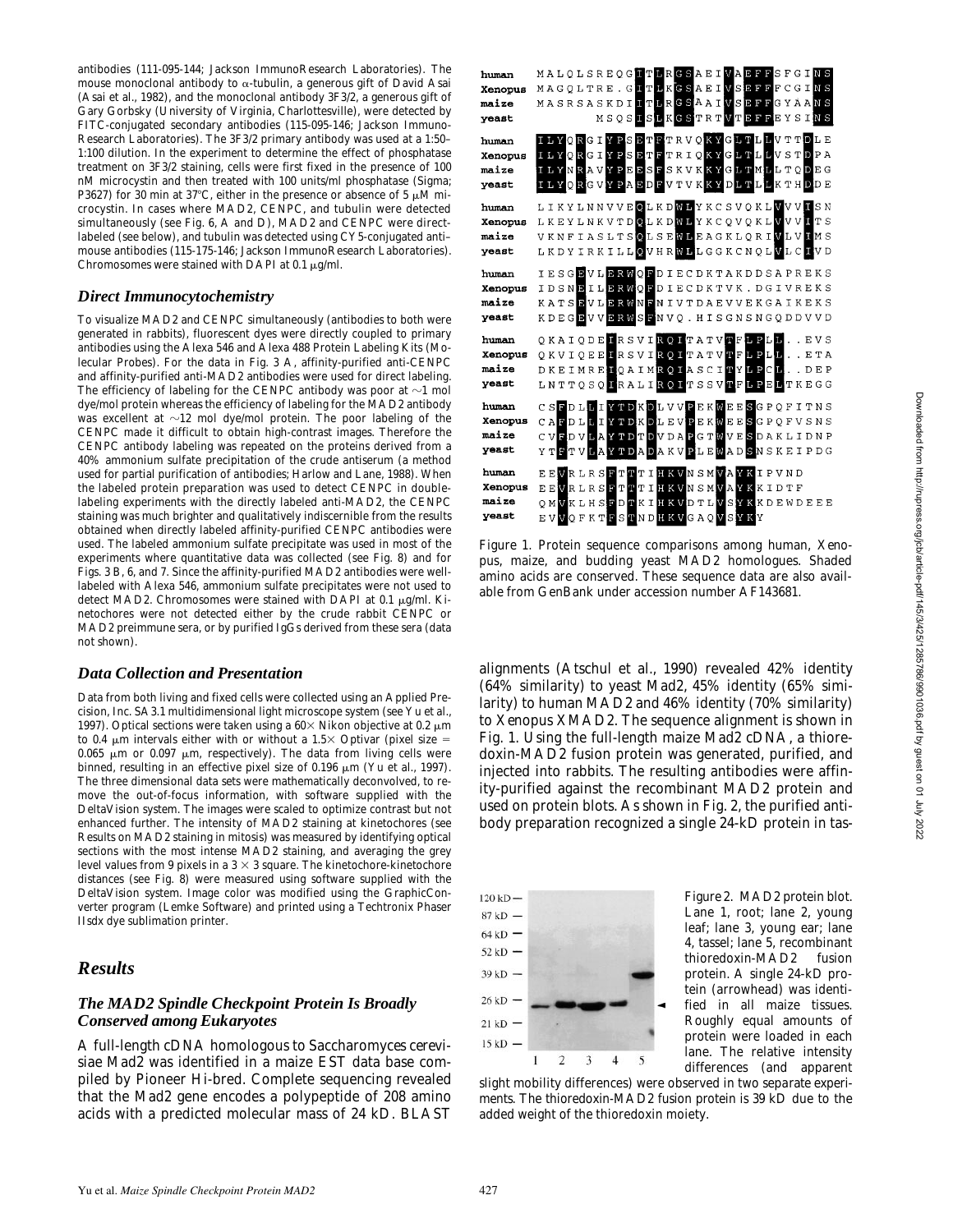sel, ear, and root tissue. The results are consistent with the predicted molecular mass of maize MAD2 as well as previous animal studies where 24-kD MAD2 proteins have been consistently observed (Chen et al., 1996; Li and Benezra, 1996; Gorbsky et al., 1998; Waters et al., 1998).

## *MAD2 Localizes to an Outer Domain of the Meiotic Kinetochore*

To determine the precise subcellular localization of MAD2, we made use of a recently generated antibody to maize CENPC (Dawe et al., 1999). CENPC is a kinetochore structural component in yeast, mammals and maize, where it appears to localize close to the centromeric DNA (Saitoh et al., 1992; Meluh and Koshland, 1997; Dawe et al., 1999). Because the MAD2 and CENPC antisera were both prepared in rabbits, the affinity-purified antisera were differentiated from each other by direct labeling using differing fluorochromes. Fig. 3 A shows a triplelabeled prometaphase I cell, where DNA, MAD2, and



*Figure 3*. MAD2 localizes to an outer domain of the meiotic kinetochore. Chromosome staining is in white, CENPC staining is in green: MAD2 staining is in red. (A) A single optical section from a three-dimensional data set showing the relative localization of CENPC and MAD2 on prometaphase I kinetochores. CENPC is localized close to the chromosomes while MAD2 is localized to an outer domain. (B) A single optical section from a prometaphase II cell showing a similar localization pattern of CENPC and MAD2 on kinetochores in meiosis II. In B, there is a noticeable  $\sim$ 0.1- $\mu$ m shift of the MAD2 signal (leftward relative to the chromatin) caused by the polychroic mirror system used in data acquisition. Apparently because image displacement varies slightly with sample preparation (Hiraoka et al., 1991), it is not as noticeable in A.

CENPC were each detected using different wavelengths on a three-dimensional light microscope workstation. The data demonstrate that MAD2 and CENPC occupy essentially nonoverlapping domains in the maize kinetochore: CENPC occupies an inner domain close to the chromosome while MAD2 occupies an outer domain. As shown in Fig. 3 B, similar results were obtained in prometaphase II cells.

The affinity-purified MAD2 antiserum also recognized mitotic kinetochores from maize root tip cells (see below). Because the directly labeled anti-CENPC antibodies only weakly recognized these kinetochores, however, we were



*Figure 4*. MAD2 localization in mitotic root tip cells. Images shown here are partial projections. Chromosomes are shown in blue, microtubules are shown in green, MAD2 is shown in red. (A) Prophase. Note the absence of MAD2 staining. The remnant of a preprophase band is still visible in cross-section (see arrow; the preprophase band is a microtubule-containing structure that predicts the future division plane in plant mitosis). (B) Prometaphase. Short segments of spindle fiber are present, and MAD2 is evident at centromeric regions. Inset shows that the association of a spindle fiber reduces the intensity of MAD2 staining (this partial projection shows all the MAD2 staining on the chromosome). (C) Metaphase. MAD2 is not detectable on metaphase chromosomes. (D) Anaphase. MAD2 staining is not detectable on anaphase chromosomes. (E) Root meristematic cells treated for 4 h with oryzalin. A prometaphase-like stage is apparent with the most intense MAD2 staining on chromosomes that lack associated K-fiber remnants. (F) Root meristematic cells treated for 8 h with oryzalin. All microtubules are depolymerized and all kinetochores stain brightly for MAD2.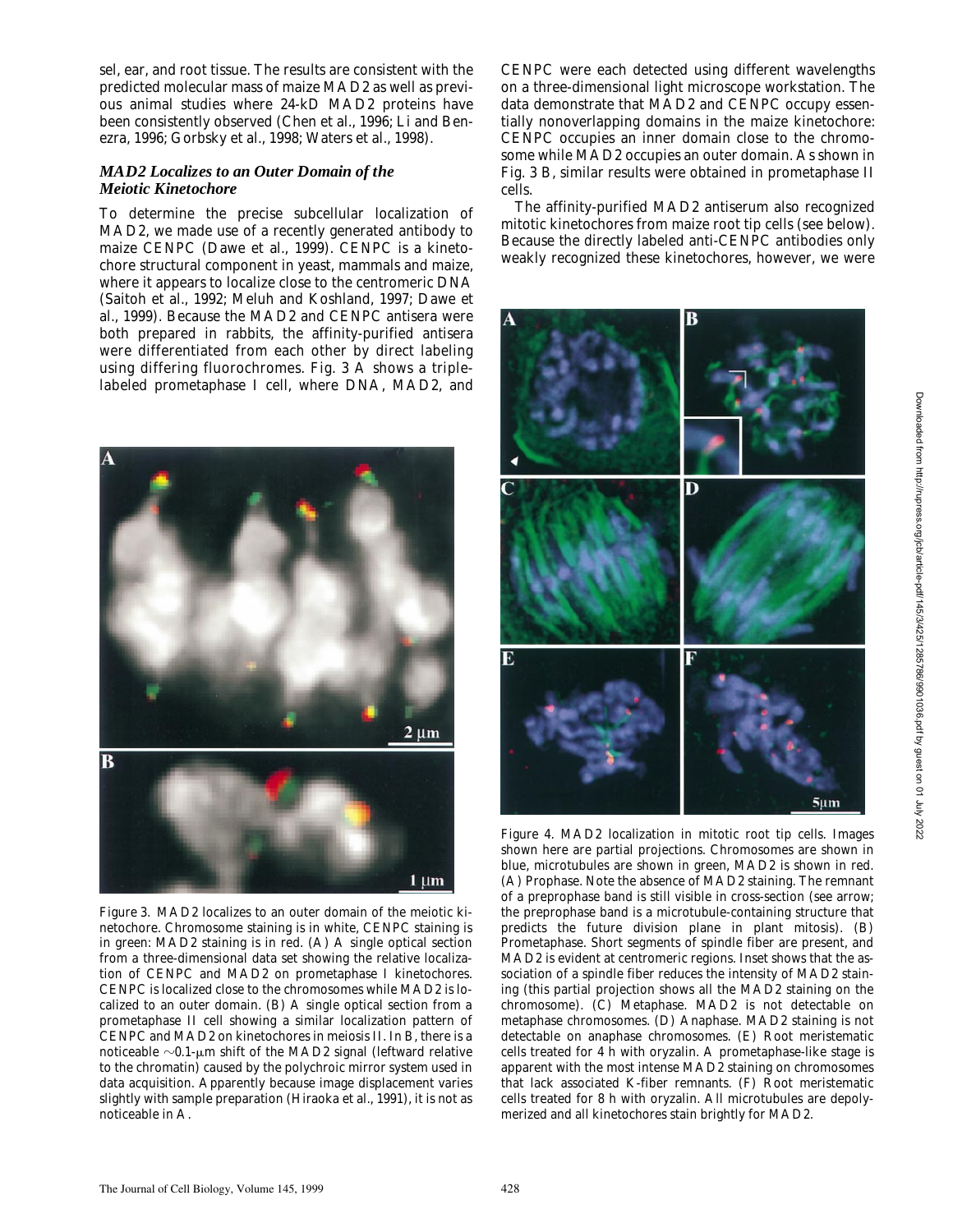unable to determine whether mitotic kinetochores have a substructure similar to meiotic kinetochores.

#### *MAD2 Staining in Mitosis Is Negatively Correlated with Microtubule Attachment*

In mitotic root tip cells, we observed a cell cycle–specific pattern of MAD2 staining that is essentially the same as that reported for mammalian cultured cells and newt lung cells (Chen et al., 1996; Li and Benezra, 1996). The important features of the MAD2 localization patterns are shown in Fig. 4. The interphase and prophase stages can be identified by the state of chromatin condensation and the characteristic perinuclear array of microtubules that mark the presence of the nuclear envelope (Lambert, 1993). In prometaphase, the nuclear envelope and perinuclear array are broken down and the chromosomes begin to interact directly with microtubules. Using indirect immunofluorescence we were unable to detect MAD2 staining at the interphase and prophase stages (Fig. 4 A and data not shown), but detected intense kinetochore staining in prometaphase (Fig. 4 B). All 20 kinetochores were visible in some prometaphase cells, with most chromosomes containing paired spots representing sister kinetochores. The identity of the MAD2-positive regions as kinetochores was further verified in several cases by combined direct immunofluorescence of MAD2 and CENPC. MAD2 staining became undetectable in metaphase (Fig. 4 C), and remained undetectable in anaphase (Fig. 4 D) and telophase (data not shown).

Further inspection of prometaphase cells revealed that the MAD2 staining on sister kinetochores was frequently unequal. Bright MAD2 staining was correlated with weak staining of associated microtubules (known as kinetochore fibers, or K-fibers) and weak MAD2 staining was correlated with bright staining of the associated K-fibers (Fig 4 B, inset). A quantitative analysis of 10 chromosomes with a single attached kinetochore fiber indicated that, on average, microtubule attachment caused an  $\sim$  5.7-fold reduction in the intensity of MAD2 staining  $(SD = 4.0, \text{ with a low of})$ 2.8 and a high of 14.4). Based on these data, we expected that artificial depolymerization of microtubules would result in bright MAD2 staining at all kinetochores, as had been established in previous studies (Chen et al., 1996; Li and Benezra, 1996). A variety of microtubule destabilizing agents is available for plants, many of which are used as herbicides. One particularly effective microtubule destabilizing agent is oryzalin (see Hoffman and Vaughn, 1994; Anthony et al., 1998). As shown in Fig. 4 E, a 4-h treatment of oryzalin disrupted mitotic spindles and arrested the cells at a prometaphase-like stage. Nearly all the microtubules were depolymerized with only short K-fibers remaining at the kinetochores of some chromosomes (Fig. 4 E). MAD2 staining was relatively bright at kinetochores with thin or no K-fibers attached and weak or absent on kinetochores with short K-fibers. An 8-h oryzalin treatment depolymerized all the microtubules, including the short K-fibers visible in four-hour treated cells. Consistent with expectations, all kinetochores stained brightly with the anti-MAD2 antibodies in the 8-h arrested cells (Fig. 4 F). These data lend support to the argument that microtubule attachment is sufficient to cause the dissociation of

MAD2 and the inactivation of the spindle checkpoint (Waters et al., 1998).

## *MAD2 Staining in Meiosis Is Negatively Correlated with the Distance between Kinetochores*

To further test the idea that microtubule attachment is associated with a loss of MAD2 staining, we extended our studies to the more specialized meiotic cell divisions. We began our analysis of meiosis I with living meiocytes to determine the timing and characteristic chromosome movements of this cell division. Using the cell culture and chromosome staining techniques that were developed in an earlier study of meiosis II (Yu et al., 1997), we successfully recorded the prometaphase-metaphase transition in six living meiosis I cells. Time-lapse data from one of these cells is illustrated in Fig. 5. The data indicate that during meiotic prometaphase I the chromosomes accumulate at the spindle midzone relatively quickly, but can take up to 60 min to form a definite metaphase plate. The metaphase I plate was characterized by a continuous gap that appeared to separate the homologues (the chiasmata were appar-



*Figure 5*. Time-lapse sequence showing a maize meiosis I cell undergoing prometaphase, metaphase, and metaphase/anaphase transition. Columns represent the same optical section at subsequent indicated time points. Note the gap between homologues is visible after chromosome alignment (arrowhead).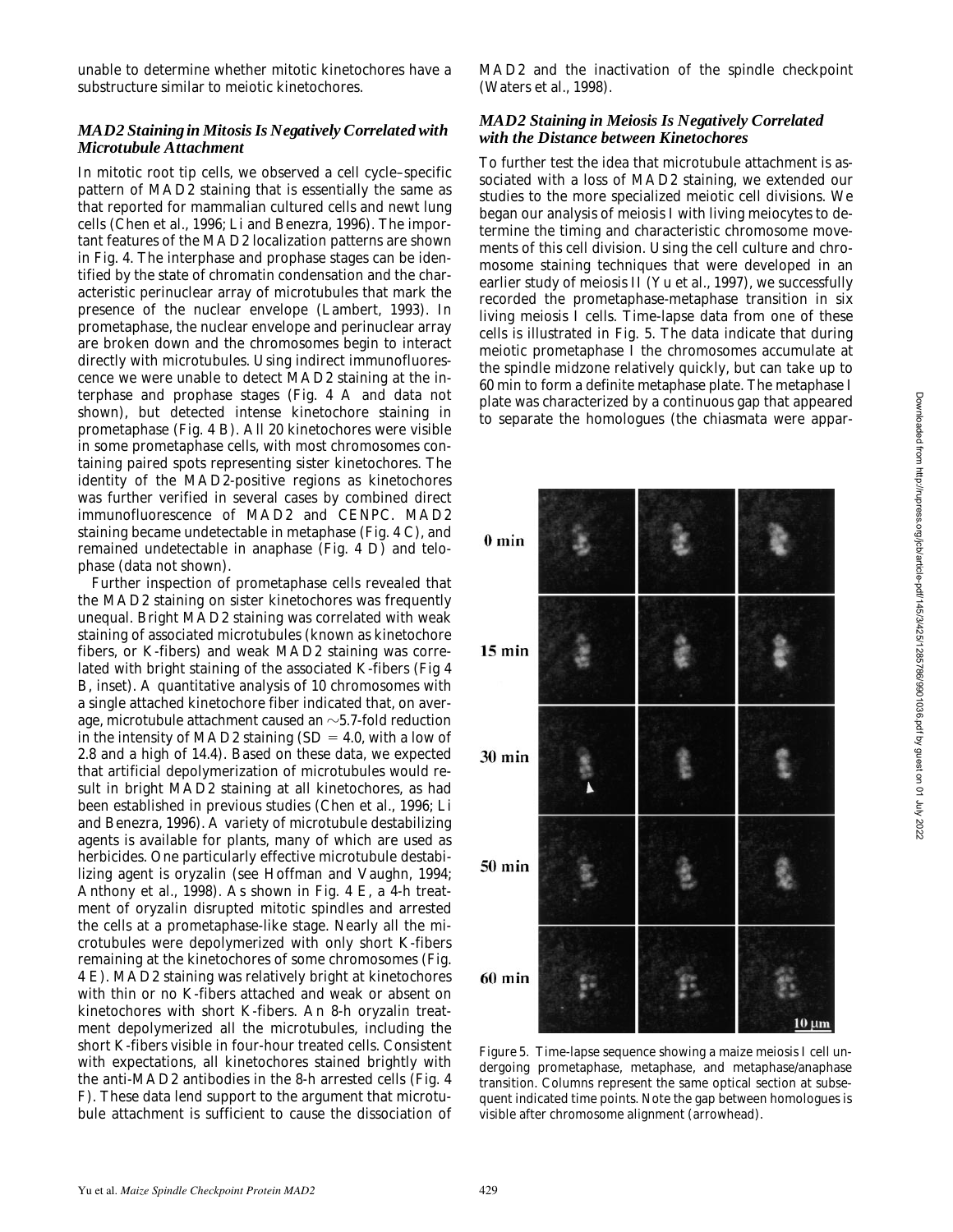ently stretched to the point that they were difficult to see). Once such a plate was formed, anaphase onset occurred within 30 min.

Immunocytochemical analysis of fixed cells indicated that MAD2 was not detectable during the prophase stages of meiosis I. This is illustrated by the cell in Fig. 6 A, which at a late stage of prophase I (diplotene-diakinesis) lacks any evidence of MAD2 staining on the chromosomes. It is unlikely that the absence of prophase staining was a consequence of poor antibody penetration, because when the cells were counterstained with anti-CENPC antibodies the kinetochores were clearly visible (Fig. 6 A, inset). MAD2 was readily detectable on congressing chromosomes during prometaphase I (Fig. 6 B). Unlike in mitosis,



*Figure 6*. MAD2 localization in meiosis I. Chromosomes are shown in blue, microtubules are shown in green, MAD2 is shown in red, CENPC is shown in yellow. The MAD2 and CENPC antibodies were directly labeled in the cells presented in images A, D, and F. The images shown here are partial projections. (A) Prophase I. Note the absence of MAD2 staining. The inset shows CENPC staining in the same cell. (B) Early prometaphase I. MAD2 staining is apparent at kinetochores. (C) Late prometaphase I. MAD2 staining is conspicuous on extended kinetochores. The insets show enlarged views of strong MAD2 and associated microtubule staining. Under favorable conditions, sister kinetochores are visualized as doublets. (D) Metaphase I. Note the gaps between homologous chromosomes and the absence of MAD2 staining on kinetochores. The inset shows CENPC staining in the same cell. (E) Anaphase I. There is no MAD2 staining at anaphase. (F) Telophase I. There is no MAD2 staining at telophase.

however, the association of microtubules with the kinetochores did not appear to dim the intensity of MAD2 staining (Fig. 6 C). The result was that the paired homologous kinetochores appeared to stain brightly and with nearly equal intensity well into late prometaphase. A hallmark of late prometaphase-metaphase I transition is that the sister kinetochores begin to separate from each other (Limade-Faria, 1956; Dawe et al., 1999); the fact that we were



*Figure 7*. MAD2 localization in meiosis II. The chromosomes are shown in blue, microtubules (A and B) and CENPC (D–F) are shown in green, and MAD2 is shown in red. (A and B) Two optical sections from a prometaphase II cell showing MAD2 staining of roughly equal intensity on sister kinetochores. (C) A stereopair of all the kinetochores in the cell presented in A and B showing positive MAD2 staining (each pair of kinetochores is labeled with a different number). ( $\overline{D}$  and  $\overline{E}$ ) Two optical sections from a late-prometaphase II cell. (F) A stereo-pair of all kinetochores in this cell presented in D and E. Note that MAD2 is only present on a few of the kinetochores.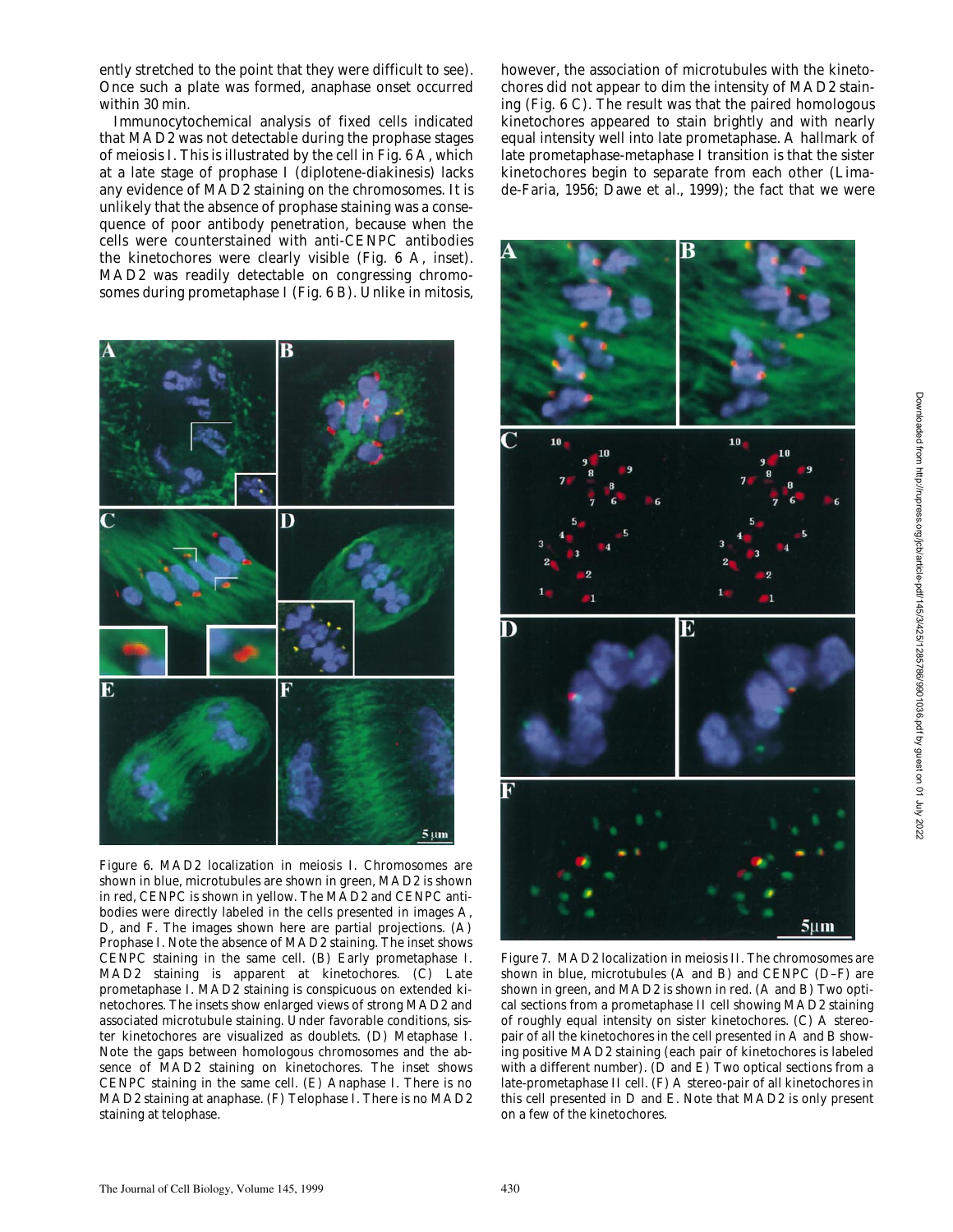able to detect sister kinetochore separation using MAD2 antibodies (Fig. 6 C, insets) is one indication that the chromosomes are MAD2-positive until immediately before metaphase. The dissociation of MAD2 appeared to occur gradually on a chromosome-by-chromosome basis, such that during the transition from prometaphase to metaphase some chromosomes had MAD2 staining while others lacked MAD2 staining (discussed below with respect to 3F3/2 staining). In cells that fit our strict definition of metaphase I (a gap between homologues) MAD2 was undetectable.

The patterns of MAD2 staining in meiosis II were similar in most respects to the staining in meiosis I. As with the meiosis I analysis, we determined the stages of the fixed meiosis II cells by comparing the images to data derived from live studies (Yu et al., 1997). MAD2 staining was not observed until prometaphase II, at which point the kinetochores stained brightly for MAD2 even though they were clearly attached to microtubules. Fig. 7, A and B illustrate a cell in mid-prometaphase II. By viewing this cell in stereo, we were able to identify 10 pairs of kinetochores by MAD2 staining alone (Fig. 7 C). The images in Fig. 7, D–F further illustrate that MAD2 was lost on a chromosome-by-chromosome basis as the cells approached metaphase II. Once the chromosomes had fully aligned at the metaphase plate, MAD2 staining was no longer detectable and remained undetectable on chromosomes throughout anaphase and telophase (not shown).

The data from both meiosis I and II (Figs. 6 and 7) appear to be at odds with the idea that microtubule attachment results in the dissociation of MAD2. An alternative proposal for the mechanism of MAD2 action involves the idea that kinetochores can in some way sense the tension that is applied to kinetochores by the attached microtubules (McIntosh, 1991; Nicklas, 1997). Since chromatin is elastic (Nicklas, 1988), one measure of the tension applied to kinetochores during metaphase is the distance between sister kinetochores (Waters et al., 1996). By analyzing fixed meiocytes in a variety of stages, we could demonstrate that the kinetochore-to-kinetochore distance varied by a factor of two in both meiosis I and II. Further, as shown in Fig. 8, the variation in kinetochore-to-kinetochore distance was correlated with MAD2 staining. The kinetochores stained positive for MAD2 staining when the distance was beneath a specific threshold ( $\sim$ 5.6  $\mu$ m in meiosis I and  $\sim$ 1.7  $\mu$ m in meiosis II), and stained negative when the distance was above the threshold. Thus, while the meiotic data are not consistent with the hypothesis that microtubule attachment is sufficient for the dissociation of MAD2, they are consistent with the hypothesis that a tension threshold must be reached before MAD2 is released or destroyed.

### *Dissociation of MAD2 Occurs Concomitantly with the Loss of the 3F3/2 Antigen at the Meiotic Kinetochore*

The 3F3/2 antibody recognizes a kinetochore phosphoepitope that disappears when tension is applied to the kinetochore (Nicklas et al., 1995; Nicklas, 1997; Waters et al., 1998). Previously, 3F3/2 staining had only been demonstrated in animal systems. We were able to obtain reproducible staining of the 3F3/2 epitope in maize, but only in meiotic cells (I and II), and only with an  $\sim$ 10-fold higher concentration of antibody than is normally used in animal cells. When cells were treated with phosphatase, weak or no staining was observed, whereas staining was preserved when the phosphatase treatment was accompanied by the phosphatase inhibitor microcystin (data not shown).

Strong staining with the 3F3/2 antibody was observed at prometaphase kinetochores in both meiosis I and II. Double labeling for CENPC and the 3F3/2 antigen (Fig. 9, A–C) revealed the same kinetochore substructure ob-



*Figure 8*. MAD2 staining at prometaphase-metaphase I and II is correlated with the distance between homologous/sister kinetochores. The stage definition in this figure is as follows: (Early prometaphase) The nuclear envelope has broken down but there is no bipolar spindle established. (Mid-prometaphase) A bipolar spindle has formed but the chromosomes are randomly dispersed in the cell. (Late-prometaphase) The chromosomes are located in the vicinity of the metaphaseplate but are not fully aligned (Metaphase) Chromosomes are perfectly aligned at the

metaphase-plate. (A) Summary of MAD2 staining at prometaphase-metaphase I. (B) Summary of MAD2 staining at prometaphasemetaphase II. (a) Both homologous/sister kinetochores are positively stained by MAD2; (b) only one homologous/sister kinetochore is stained; (c) neither homologous/sister kinetochores are stained. A kinetochore was counted as positively stained when the fluorescence signal could be detected over background; by this method, even the most weakly stained kinetochores were counted as positive. This scoring method was used only as a means to categorize the data and is not meant to imply that MAD2 staining is an all or nothing event. Error bars indicate the standard deviation ( $n > 5$  in each case).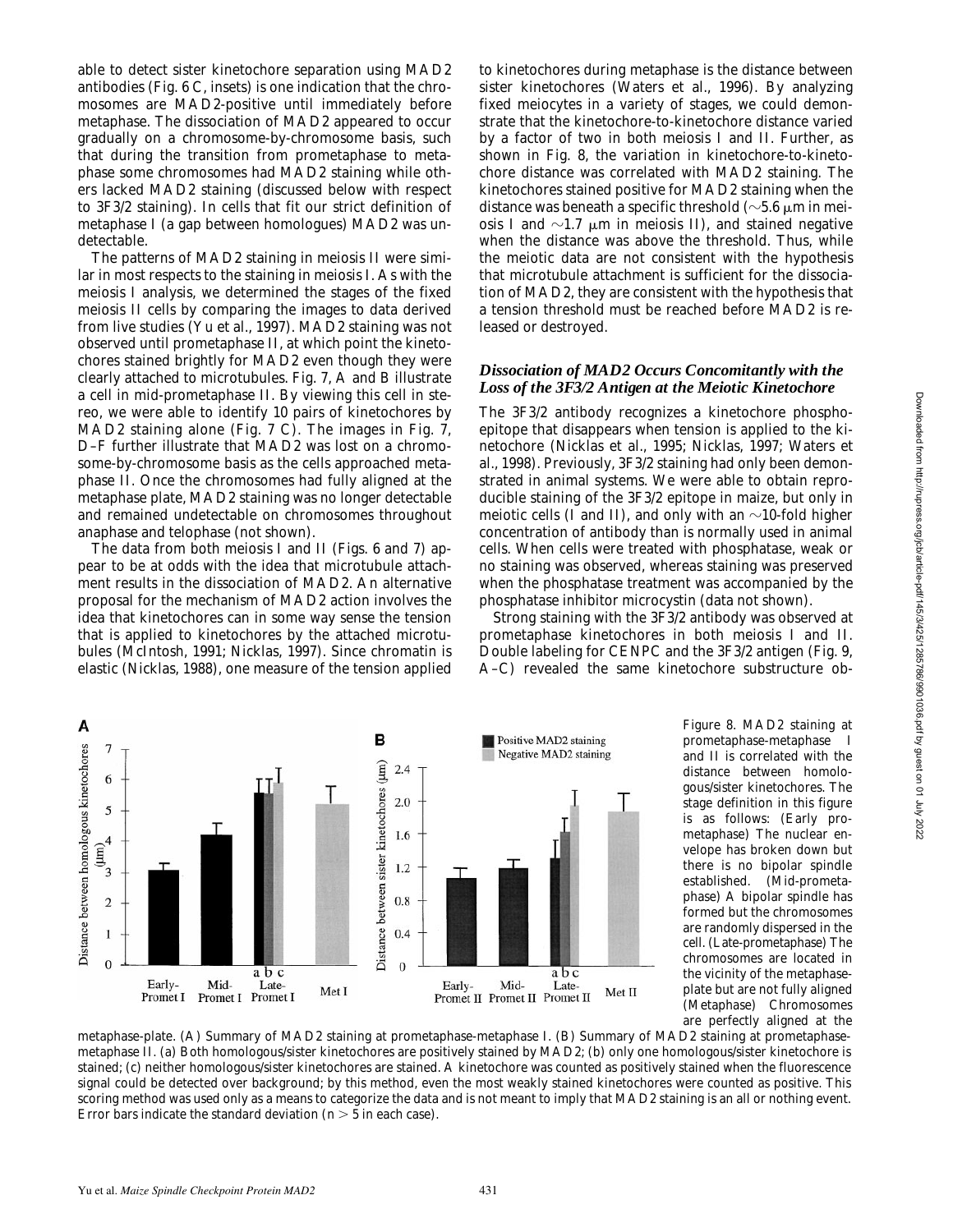

*Figure 9*. MAD2 and the 3F3/2 antigen colocalize to an outer domain of the meiotic kinetochore. Each row represents data from a single cell, with single-wavelength images shown in the first two panels followed by a three-color overlay (including chromosomes) in the third panel. The 3F3/2 antigen is localized at kinetochores as well as non-kinetochore locations, which may represent chiasmata (noted by arrows). (A–C) Double labeling of the 3F3/2 antigen and CENPC at mid prometaphase I. 3F3/2 staining is shown in green; CENPC in red; and chromosomes in blue. Note that the 3F3/2 antigen and CENPC (like MAD2 and CENPC) do not colocalize; the 3F3/2 antigen lies in domain outside of the CENPC domain. (D–F) Double labeling of the 3F3/2 antigen and MAD2 at early prometaphase I. 3F3/2 staining is shown in green; MAD2 in red; and chromosomes in blue. This is a partial projection of a prometaphase I cell including eight optical sections  $(2.4 \mu m)$ . (G-I) Double labeling of the 3F3/2 antigen and MAD2 at late prometaphase I. 3F3/2 staining is shown in green; MAD2 in red; and chromosomes in blue. This is a partial projection of a prometaphase I cell including 10 optical sections (3  $\mu$ m). 3F3/2 staining is shown in green; MAD2 in red; and chromosomes in blue. Note that only two pairs of homologous kinetochores are positively stained by both antibodies (pairs 1 and 2). The lower kinetochore of pair 2 is strongly stained by both antibodies, while the upper kinetochore of this pair is weakly stained simultaneously by both antibodies.

Downloaded from http://rupress.org/jcb/article-pdf/145/3/425/1285786/9901036.pdf by guest on 01 July 2022 Downloaded from http://rupress.org/jcb/article-pdf/145/3/425/1285786/9901036.pdf by guest on 01 July 2022

served when CENPC and MAD2 were observed together (Fig. 3). When cells were double-labeled for MAD2 and the 3F3/2 antigen, the two signals almost perfectly colocalized (Fig. 9, D–F). We also observed 3F3/2 staining in the vicinity of chiasmata (Fig. 9, arrows). Not all of the maize bivalents stained at presumed chiasmata, and frequently only one arm of a bivalent demonstrated staining, even though the other appeared to have crossed over. The staining patterns may indicate that tension at meiosis I is registered not only at kinetochores but at the chiasmata as well. We are pursuing this idea with further studies involving meiotic mutants.

Like MAD2, the 3F3/2 staining disappeared from kinetochores as the cell exited prometaphase and was undetectable when all the chromosomes had properly aligned at the plate. We observed that kinetochores lost MAD2

and 3F3/2 staining concomitantly, such that the majority of kinetochores at prometaphase-metaphase were either both positively stained or both negatively stained. This is shown in Fig. 9 (G–I), which shows a cell with two pairs of homologous kinetochores that stained positively for both antibodies, and eight pairs of homologous kinetochores that failed to stain for either antibody. Among 240 kinetochores from 12 similar cells, only 1.3% stained singly for MAD2 and 7.1% stained singly for 3F3/2 (28.3% did not stain for either and 63.3% stained for both MAD2 and 3F3/2). In cases where only one or the other protein were detectable, the staining was usually very weak (data not shown). These observations suggest that dissociation of MAD2 from the meiotic kinetochore occurs contemporaneously with the dephosphorylation of the 3F3/2 antigen. Assuming that the 3F3/2 epitope reports tension in maize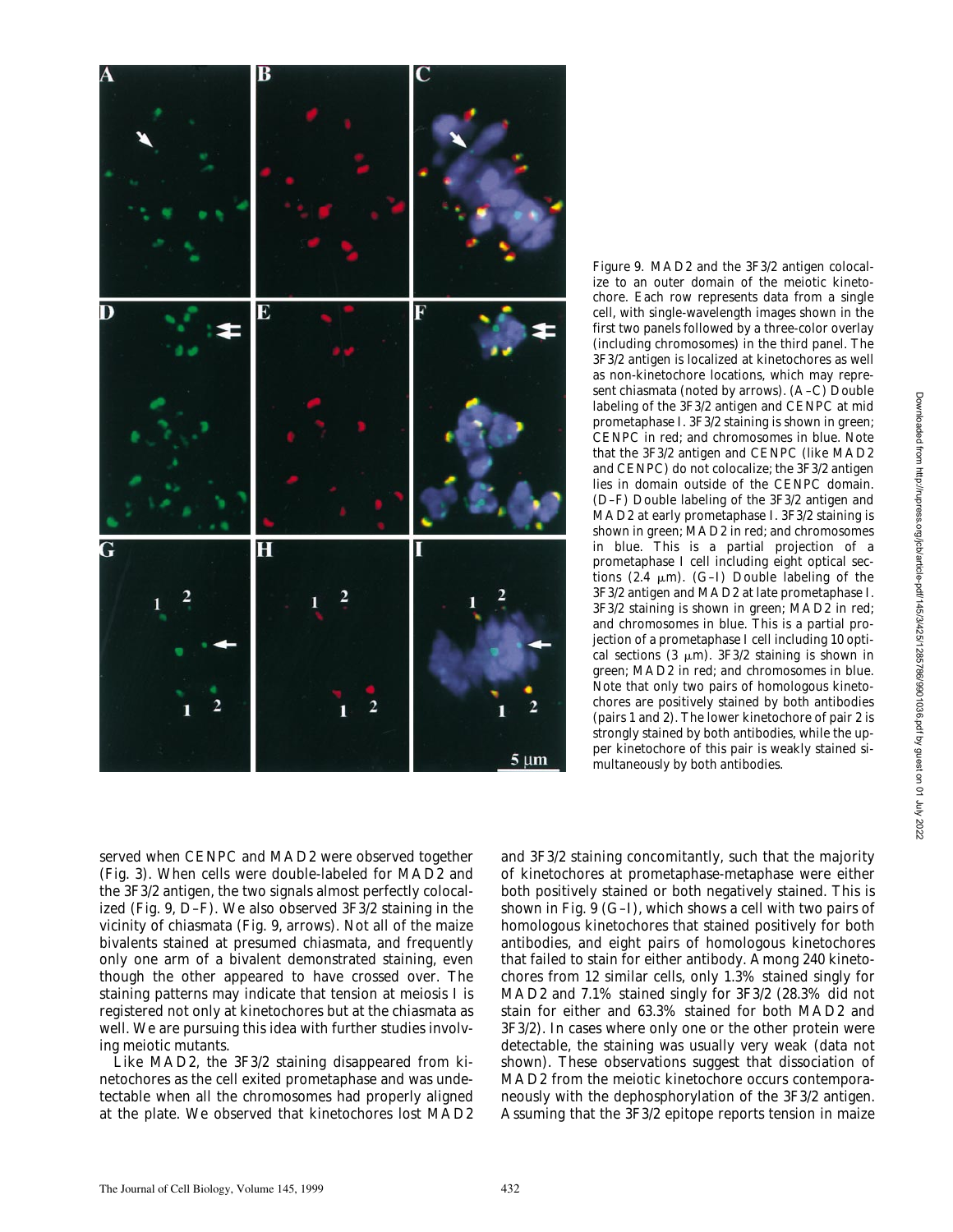as it does in animals, these data support the idea that MAD2 dissociation occurs in response to tension applied at the meiotic kinetochore.

## *Discussion*

MAD2 plays a key role in the evolutionarily conserved process of spindle checkpoint activation (Hardwick, 1998). As a member of a group of kinetochore proteins that senses the presence of unaligned chromosomes, MAD2 relays a stop anaphase signal through the action of CDC20 and the APC (Elledge, 1998; Fang et al., 1998). Once metaphase is achieved, MAD2 is degraded or released from kinetochores and anaphase is allowed to proceed. Here we report the identification of the maize homologue of MAD2, show that it is an outer kinetochore protein, and demonstrate differing localization patterns in the mitotic and meiotic cell cycles.

#### *MAD2 Localizes to an Outer Domain of the Maize Kinetochore*

Plant kinetochores have an unorganized ball-shaped appearance when viewed under the electron microscope (e.g., Braselton and Bowen, 1971; Bajer and Molé-Bajer, 1972; Jensen, 1982). In contrast, animal kinetochores have an highly ordered trilamellar construction, composed of an inner, middle, and outer plate (Choo, 1997). A major focus of mammalian kinetochore research has been to ascribe functions to these conspicuous domains. A case in point is CENPC, which is thought to be involved in the early stages of kinetochore assembly and is a component of the inner kinetochore plate (Saitoh et al., 1992). In a separate report we demonstrate that the maize homologue of CENPC is localized to an inner domain of the maize kinetochore close to the centromeric DNA (Dawe et al., 1999). We show here that maize MAD2 (Fig. 3) and 3F3/2 antigen (Fig. 9 C) localize to a domain of the kinetochore that lies outside of the region containing CENPC. These data provide encouraging evidence of a functional homology among eukaryotic kinetochores and of a domain structure within the plant kinetochore that can be observed using appropriate antisera.

### *MAD2 Staining in Mitosis Implies an Attachment-sensing Mechanism*

The first studies of MAD2 in higher eukaryotes clearly demonstrated that its presence at kinetochores was limited to prometaphase when the chromosomes were aligning on the metaphase plate (Chen et al., 1996; Li and Benezra, 1996). Waters et al. (1998) subsequently demonstrated that the dissociation of MAD2 was not immediate but occurred over a period of minutes, with the intensity of MAD2 staining decreasing over time. Since the initial interaction of kinetochores with the animal spindle is a stochastic process, this often resulted in a distinct difference in the intensity of MAD2 staining between the two kinetochores of a chromosome. The authors went on to use the microtubule stabilizing drug taxol to release the tension applied during chromosome alignment, and did not observe an effect on MAD2 staining. Based on these data, they argued that microtubule attachment, not tension, is responsible for disappearance of MAD2 staining in metaphase (Waters et al., 1998).

The results of MAD2 immunolocalization in maize mitotic cells are consistent with the idea that microtubule attachment is an important factor in the dissociation of MAD2 at kinetochores. The disappearance of MAD2 staining at prometaphase was correlated with the interaction of kinetochores with microtubules. Those kinetochores that lacked an associated bundle of microtubules (K-fiber) had intense MAD2 staining, whereas in the presence of a K-fiber the MAD2 staining was reduced or absent (Fig. 4 B). A 4 h incubation of the mitotic cells with oryzalin destabilized the microtubules and produced short K-fiber remnants at the kinetochores (Fig. 4 E). Significantly, even these short K-fibers were sufficient to reduce or abolish MAD2 staining. The fact that MAD2 staining was negatively correlated with the presence of K-fibers even in the absence of an intact spindle apparatus suggests that microtubule attachment has a major role in the dissociation of MAD2 during mitosis.

#### *MAD2 Staining in Meiosis Implies a Tension-sensing Mechanism*

Tension, applied to the kinetochore by the attached kinetochore fiber, is an important component of the spindle checkpoint in animal meiotic cells (reviewed by Nicklas, 1997). In an elegant study, Li and Nicklas (1995) demonstrated that if a fine needle was used to apply tension to a mal-oriented chromosome the cell could be induced to proceed from an arrested metaphase state into anaphase. The mechanism for tension-sensing is not known. Recent studies indicate that at least one kinetochore protein, recognized by the 3F3/2 antibody, becomes dephosphorylated in response to tension (Gorbsky and Ricketts, 1993; Nicklas et al., 1995; Nicklas, 1997). The as yet unidentified antigen recognized by the 3F3/2 antibody appears to be phosphorylated in animals by the mitogen-activated protein (MAP) kinase pathway (Shapiro et al., 1998). Our experiments provide evidence that tension is also correlated with a loss of MAD2 staining in maize meiosis.

Unlike in mitosis, immunolocalization of meiotic cells revealed uniformly MAD2-stained kinetochores interacting with thick K-fibers throughout early to mid prometaphase I and II (Figs. 6 C and 7 C). Despite the fact that kinetochores interacted with microtubules from the earliest stages of prometaphase, there was no noticeable reduction of MAD2 staining until late prometaphase when opposing kinetochores began to visibly separate from each other. The loss of MAD2 was positively correlated with the kinetochore-kinetochore distance: beneath a threshold value, MAD2 was readily detectable, whereas above the threshold MAD2 was undetectable (Fig. 8). These observations, that MAD2 was detected throughout prometaphase regardless of microtubule attachment, and that MAD2 only became undetectable after poleward forces were sufficient to separate opposing kinetochores, suggest that tension is involved in the dissociation of MAD2 from meiotic kinetochores. In addition, we show that MAD2 and the 3F3/2 epitope are colocalized on the meiotic kinetochore both spatially and temporally (Fig. 9, D–I). This correlation provides further evidence that MAD2 and the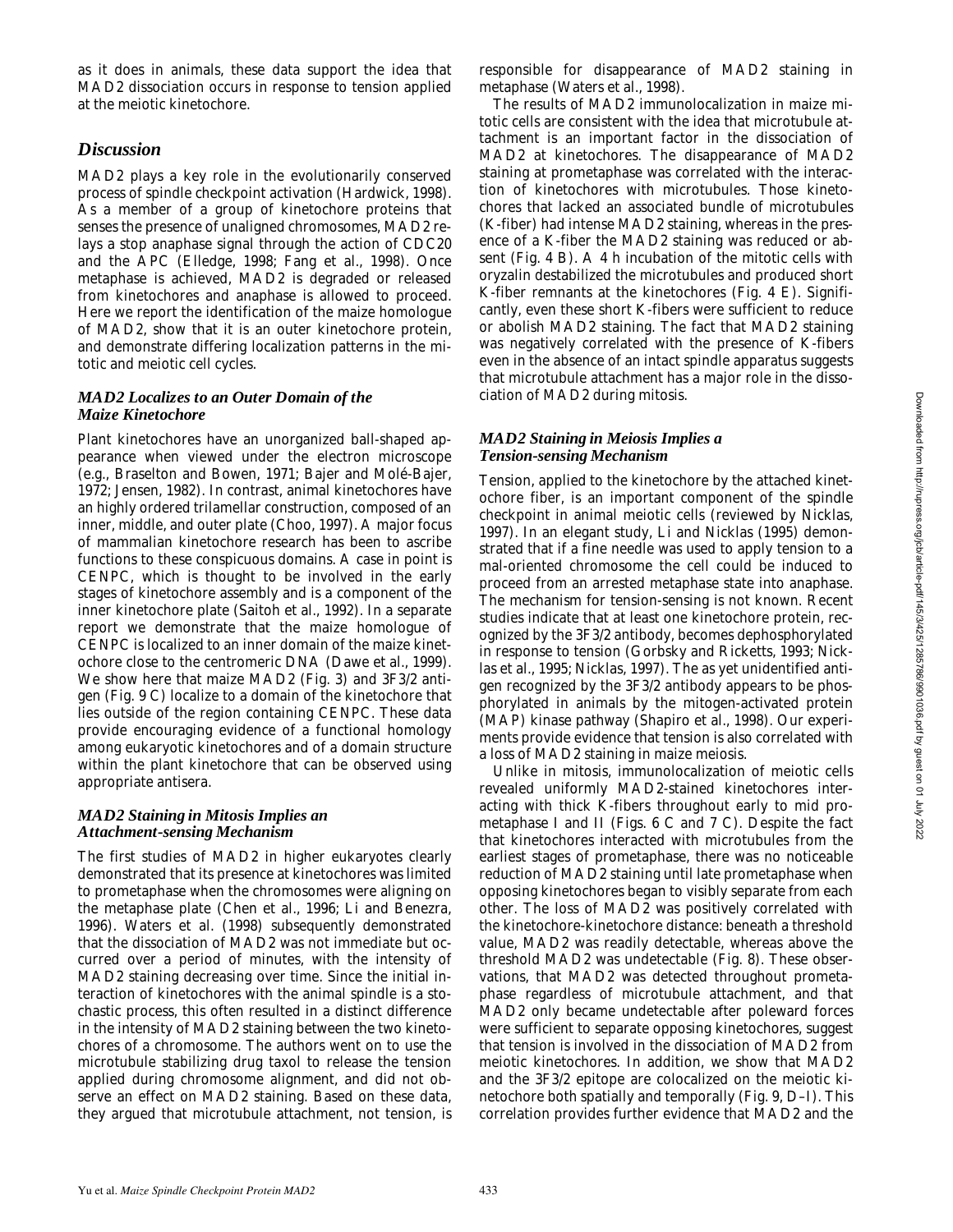3F3/2 antigen are involved in a common process and that tension is a prerequisite for the timely initiation of anaphase.

#### *Differences in Mitotic/Meiotic Spindle Assembly May Underlie Different MAD2 Staining Patterns*

The distinct differences in MAD2 staining between mitotic and meiotic cells led us to consider the differences in spindle formation between the two cell types (see Rieder et al., 1993, for a similar discussion of animal cells). A comparison of the mitotic and meiotic spindle formation in maize is presented here for reference only (Fig. 10), since similar data have been illustrated and discussed in previous reports (e.g., Baskin and Cande, 1990; Smirnova and Bajer, 1992; Chan and Cande, 1998). All higher plant spindles lack centrosomes (Baskin and Cande, 1990), but in mitosis a fusiform spindle apparatus is nevertheless apparent before nuclear envelope breakdown (Fig. 10, A–D;



*Figure 10*. Spindle formation in maize mitosis and meiosis. Partial projections from two to three optical sections are shown here. Chromosomes are shown in A, C, E, and G; microtubules in B, D, F, and H. (A and B) A mitotic cell at late prophase. Note the formation of the perinuclear spindle apparatus. Arrows indicate the defined spindle poles. (C and D) A mitotic cell at prometaphase. Note the tapered spindle poles at this stage (arrows). (E and F) A meiotic cell at prophase II. No spindle apparatus is visible at this stage. Note microtubules radiating from the nuclear envelope. (G and H) A meiotic cell at prometaphase II. An amorphous spindle is forming around the chromosome mass.

the mechanism of pole formation is not understood; Lambert and Lloyd, 1994). In animals, where a similar pattern of spindle morphogenesis is mediated by centrosomes, microtubules originate from poles and search for kinetochores in a random fashion (Kirschner and Mitchison, 1986). Upon encountering a kinetochore, the inherently unstable microtubules are captured and stabilized. This stable interaction of microtubules with kinetochores, in conjunction with microtubule-based motor proteins, is thought to generate chromosome congression (Hardwick et al., 1996). In the mitotic search and capture type of spindle assembly, many correct chromosome-spindle interactions are likely to occur early in prometaphase.

In contrast, maize and many other animal meiotic spindles appear to form after nuclear envelope breakdown (Fig. 10, E–H) by an inside-out mechanism (Rieder et al., 1993; Merdes and Cleveland, 1997). The spindles assemble around the mass of chromosomes and initially appear as poorly organized, often multipolar structures (Fig. 10, G–H). Bipolar meiotic spindles emerge at mid-prometaphase both in meiosis I and II (Staiger and Cande, 1990). The progressive self-organization of the focused bipolar spindle probably occurs through the combined effects of microtubule bundling and specific motor activities (Vernos and Karsenti, 1995; Waters and Salmon, 1997). Since in meiosis spindle assembly begins at chromatin/kinetochores, initial microtubule attachment is a poor indicator of correct spindle formation; and tension is likely to have an important role. Therefore, while we believe that attachment and tension are both factors in the mitotic and meiotic spindle checkpoints, differences in the timing and/or relative contributions of the two factors may exist to accommodate basic differences in spindle assembly.

How a single protein or signal transduction pathway can detect both attachment and tension remains an interesting question. The answer may lie in the observation that in vivo, tension is required to stabilize the attachment of kinetochores to the spindle. Ault and Nicklas (1989) carried out an ultrastructural study of mal-oriented chromosomes that were undergoing reorientation. They consistently observed that reorienting kinetochores (not under tension) lost microtubule attachments at both the pole and the kinetochore (but see Nicklas et al., 1995). Since unattached microtubules are highly unstable, the loss of attachment is expected to result in the rapid loss of the microtubules (see also McIntosh and Hering, 1991). Under this view, MAD2 and its associated checkpoint proteins are dissociated by stable microtubule attachment (Waters et al., 1998), and the role of tension in the spindle checkpoint is to increase the stability or number of microtubule attachments. Supporting this proposition is the fact that a destabilization of kinetochore microtubules by vinblastine delays anaphase onset (Wendell et al., 1993) and the fact that the microtubule stabilizing agent taxol results in a nearcomplete loss of MAD2 staining from kinetochores (Waters et al., 1998). An additional prediction, which should be testable by current electron microscopic imaging techniques, is that there is a reciprocal relationship between MAD2 and attached microtubules in both mitosis and meiosis.

We thank Dr. Gary Gorbsky for providing the 3F3/2 antibody and Lisa Reed for purifying the maize CENPC antibody.